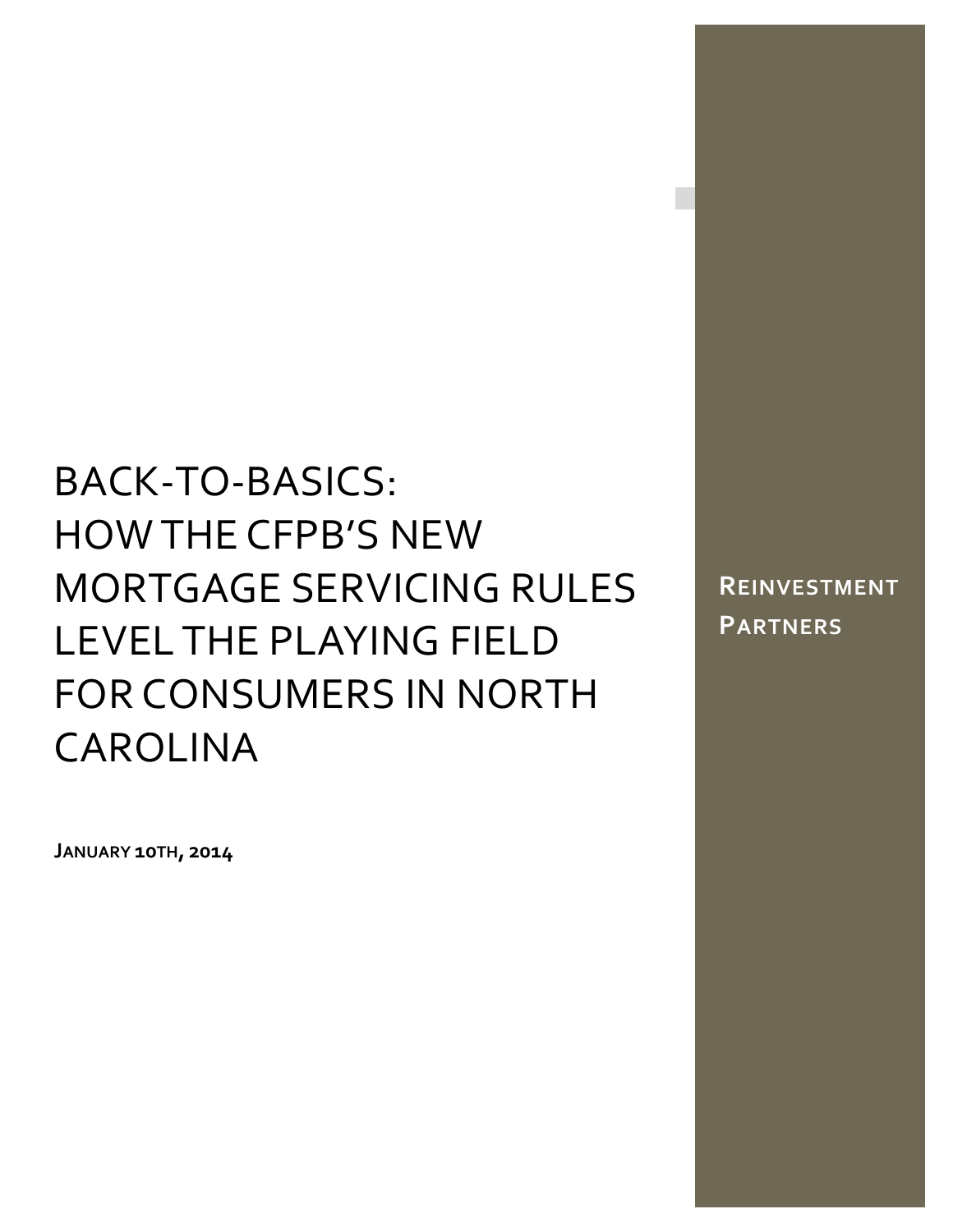einvestment Partners applauds the Consumer Financial Protection Bureau's ("CFPB") new mortgage servicing rules as well as the supervision powers contained therein. R

The CFPB's efforts to enforce, supervise, and write rules for mortgage servicing will add protections for consumers. Mortgage servicing remains an area where financial institutions often fail to serve consumers correctly. Reports from the National Mortgage Settlement ("NMS"), the CFPB Complaint Database, and the recent action by the CFPB against Ocwen Loan Servicing all demonstrate that many servicers fail to comply with existing rules. The results match with reports filed from the National Mortgage Settlement and from the North Carolina Attorney General's office.

### **Summary of Findings**

- The CFPB's Consumer Complaint System produces tangible benefits to consumers.
	- o In 98.2 percent of the instances where a consumer disputed a decision, the servicer responded in a timely manner to the CFPB's inquiry.
	- o The evidence strongly suggests that when consumers file a complaint, their needs are addressed. Only 12.3 percent of complaints were closed without any kind of relief.
- Mortgage lending produces more consumer complaints that any other type of financial service in North Carolina.
	- o Consumer complaints over their mortgage made up more than half (52.2 percent) of all complaints.
	- o Credit cards (16 percent) and bank accounts (14.4 percent) were the next most common products to appear in the complaint database.
- The complaints span across all types of mortgage products, but the most common reasons for a complaint stems from attempts by borrowers to secure a loan modification, avoid foreclosure, or fight abusive collection practices (61 percent), followed by issues related to loan servicing (26 percent).
- Concerns remain; in particular, Reinvestment Partners believes that the protections provided for by the National Mortgage Settlement must be transferrable in the instances when mortgage servicing rights are sold to entities not currently covered by the NMS. In the last 24 months, billions of dollars in servicing rights have been sold to non-bank financial institutions.

The new rules cover all large mortgage servicers. To date, most regulatory interventions have only focused on the largest banks. Now the CFPB will protect loans serviced by banks and non-banks alike. Under the new rules, servicers are held accountable when they fail to communicate with borrowers. New information will be included in all statements. For borrowers seeking a loan modification, there are specific standards for processing and transmitting information.

This report examines complaints about mortgage products which have been filed by North Carolinian households. The Consumer Financial Protection Bureau receives and publishes data summarizing complaints made by American consumers about their experiences with a variety of financial products. The data is available to the public at www.consumerfinance.gov. The scope of coverage matches with activities under the supervision, rule-making, and enforcement capacities of the Bureau.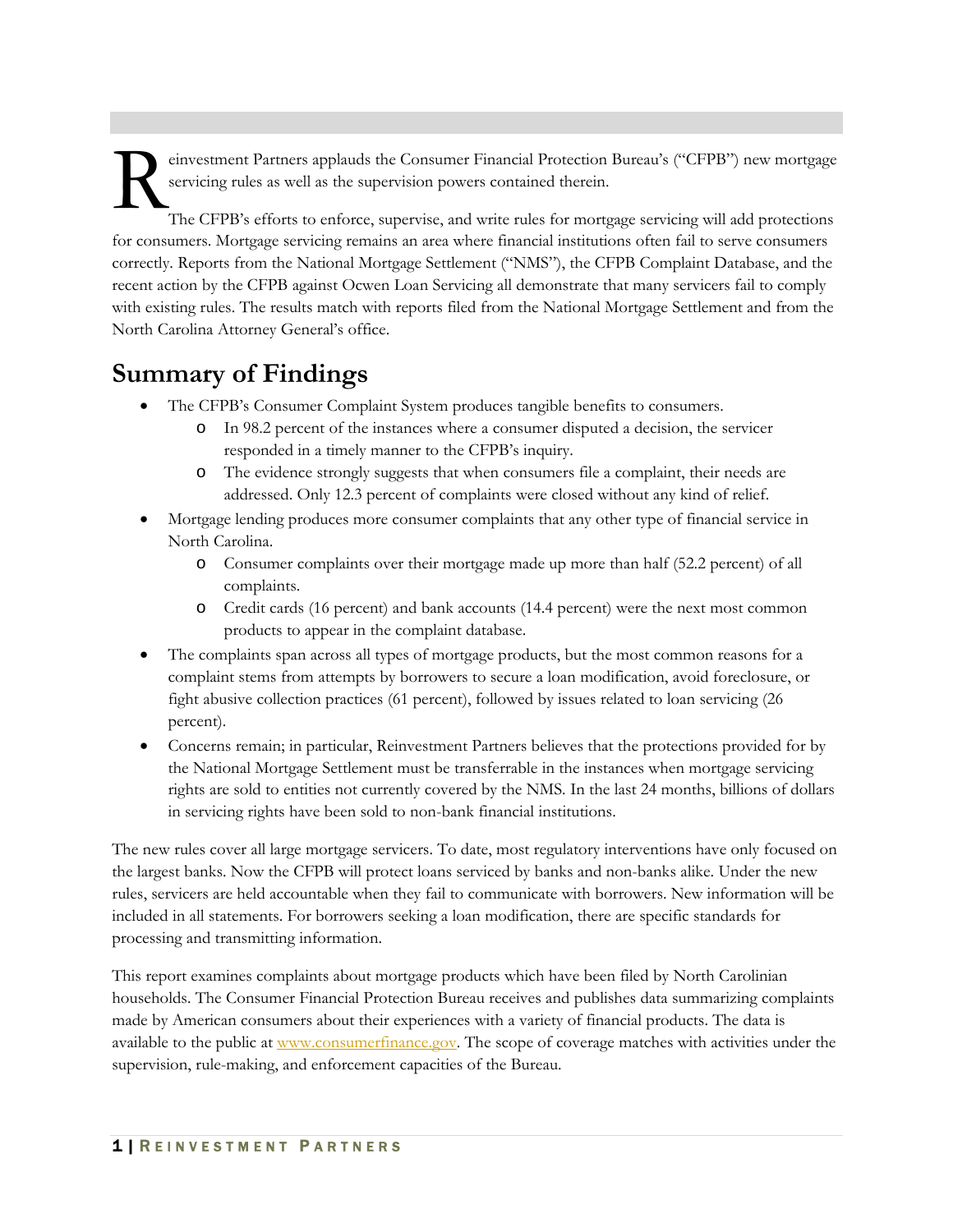In the appendix of this paper, Reinvestment Partners documents the difficulties experienced by three North Carolina borrowers. Two of those cases involved non-banks that will be subject to new guidelines as of Friday.

### **The North Carolina Experience**

Mortgage lending produces more consumer complaints that any other type of financial service in North Carolina. See below (*Table 1: Complaints made by North Carolina consumers to CFPB, sorted by type of product)* 

| PRODUCT                 | <b>COMPLAINTS</b> | PERCENTAGE OF ALL COMPLAINTS |
|-------------------------|-------------------|------------------------------|
| Mortgage                | 2,519             | 52.2%                        |
| Credit card             | 771               | $16.0\%$                     |
| Bank account or service | 694               | $14.4\%$                     |
| Credit reporting        | 386               | $8.0\%$                      |
| Debt collection         | 175               | $3.6\%$                      |
| Consumer loan           | 156               | $3.2\%$                      |
| Student loan            | 114               | $2.4\%$                      |
| Money transfers         | 11                | $0.2\%$                      |
| Total                   | 4,826             | $100.0\%$                    |

Consumer complaints over their mortgage made up more than half of all the complaints (2,519 of 4,826).

### **Comparing Individual Servicers**

Bank of America and Wells Fargo have generated almost half of all consumer complaints about mortgage products.

Bank of America and Wells Fargo account for the largest share of servicing contracts in the United States. According to Mortgage Daily, Wells Fargo is the leading servicer in the country as measured by portfolio size. Bank of America, JPMorgan Chase, Citigroup, and U.S. Bank fill out the top five. Non-bank servicers Ocwen and NationStar ranked sixth and seventh. The top ten were rounded out by ResCap, PHH and PNC. Table 2 reviews the numbers of complaints filed by North Carolina consumers with respect to the specific banks engaged in their servicing contracts.

| <b>BANK</b>     | COMPLAINTS ABOUT MORTGAGES |                           | <b>RESOLUTION</b>      |                        |  |  |
|-----------------|----------------------------|---------------------------|------------------------|------------------------|--|--|
|                 | Complaints                 | Percent of All complaints | Pct. untimely Response | Pct. Closed w/o relief |  |  |
| Bank of America | 734                        | $29.1\%$                  | 4.0                    | $15.5\%$               |  |  |
| Wells Fargo     | 424                        | 16.8%                     | 0.47                   | 15.1%                  |  |  |
| JPMorgan Chase  | 244                        | $9.7\%$                   | $\theta$               | $10.7\%$               |  |  |
| Ocwen           | 156                        | $6.2\%$                   | 0.6                    | $8.3\%$                |  |  |
| Citibank        | 135                        | $5.4\%$                   | 5.9                    | 7.4%                   |  |  |
| SunTrust Bank   | 104                        | $4.1\%$                   | $\Omega$               | 15.4%                  |  |  |
| Green Tree      | 86                         | $3.4\%$                   | 1.2                    | $9.3\%$                |  |  |
| NationStar      | 82                         | $3.3\%$                   | 2.4                    | 6.1%                   |  |  |
| <b>HSBC</b>     | 59                         | $2.3\%$                   | 1.7                    | $13.6\%$               |  |  |
| PNC Bank        | 59                         | $2.3\%$                   | 8.5                    | $5.1\%$                |  |  |
| Other Servicers | 436                        | 17.4%                     |                        | $10.1\%$               |  |  |
| All             | 2,519                      | 100%                      | 2.5                    | 12.3%                  |  |  |

*Table 2: Complaints Related to Mortgage Loans, Sorted by Servicer*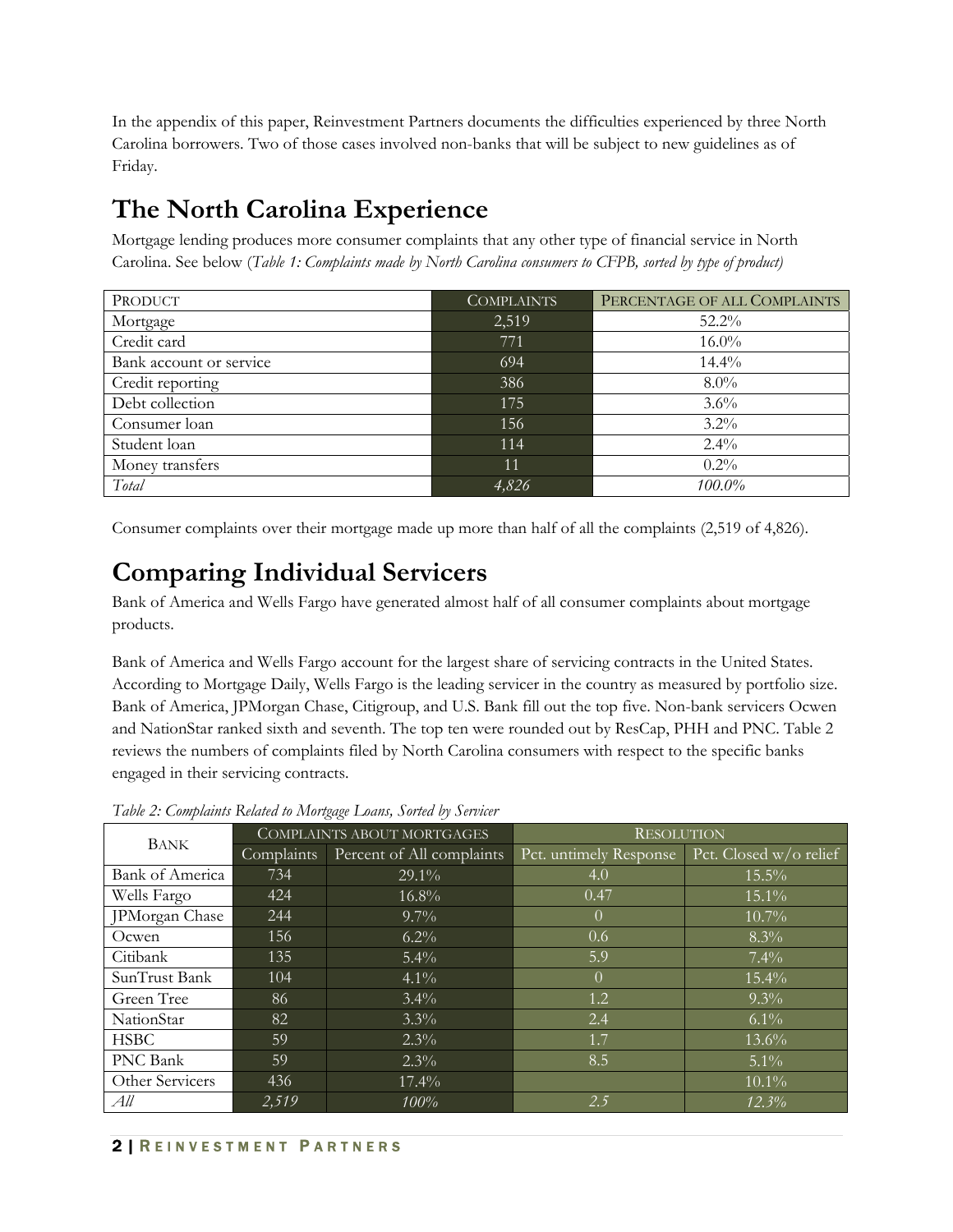The findings suggest that consumers are well-served when they file a complaint to the CFPB. As the column on the far right of the preceding table indicates, only a small fraction of complaints are closed without some kind of relief. It is the strong exception when a complaint is not addressed within a short time when the CFPB is involved.

Loan modifications, collections, and foreclosure issues tended to be the most common reason for a complaint. In every loan type category, this was the most common source. They made up more than half of all complaint filings.

| $\sim$<br>Issue                            | Conventional |       | Guaranteed |    | Other Types of Mortgages |         |     |       |
|--------------------------------------------|--------------|-------|------------|----|--------------------------|---------|-----|-------|
|                                            | <b>ARM</b>   | Fixed | FHA        | VА | <b>HELOC</b>             | Reverse | 2nd | Other |
| Application, originator, mortgage broker   | 11           | 65    | 15         |    | 13                       |         |     | 47    |
| Credit decision / Underwriting             |              | 20    | 6          | 3  | 12                       |         |     | 15    |
| Loan modification, collection, foreclosure | 118          | 395   | 141        | 34 | 29                       |         | 11  | 796   |
| Loan servicing, payments, escrow account   | 51           | 208   | 48         | 18 | 55                       | 3       |     | 258   |
| Other                                      |              |       |            |    |                          |         |     | 26    |
| Settlement process and costs               | Ю.           | 28    | 10         | 5  |                          |         |     | 33    |
| Total                                      | 194          | 716   | 220        | 67 | 115                      | 13      | 19  | 1175  |

*Table 3: Complaints by Type of Mortgage Loan Product and type of complaint source: North Carolina* 

In general, large banks were more commonly more likely to be among those institutions where the largest share of complaints stemmed from loan modification procedures.

#### **Findings are Consistent with National Mortgage Settlement Monitor's Compliance Testing**

#### *Evidence Shows that Problems Persist Even after Regulatory Interventions*

During the summer of 2013, The Office of Mortgage Settlement Oversight released a report outlining the level of compliance by five banks. The NMS was secured by a collection of State Attorneys General in response to robo-signing and mortgage servicing misconduct. North Carolina Assistant Attorney General Phil Lehman writes:

*The negotiations focused on robo-signing and mortgage servicing misconduct. The resulting settlement addresses the primary goals of the attorneys general: to provide immediate relief to enable struggling homeowners to avoid foreclosure; to bring badly needed reform to the mortgage servicing industry; to ensure that foreclosures are lawfully conducted; and to penalize the banks for robo-signing misconduct. The settlement imposes monetary sanctions on the banks while providing immediate and continuing relief to homeowners. Full litigation of the states' claims would likely have taken years, at a time when the foreclosure crisis requires immediate relief for homeowners. And adjudication of state-based robo-signing claims may have led to civil penalties but could not have yielded the amount and scope of the relief obtained in this settlement. (Executive Summary of Multistate/Federal Settlement of Foreclosure Modification Claims.)* 

The results demonstrated that the banks continue to fail in meeting a number of expectations outlined in the settlement. This report documented results from a second round of examination. Even after initial warnings, resolution departments still maintained practices that did not meet the NMS rules.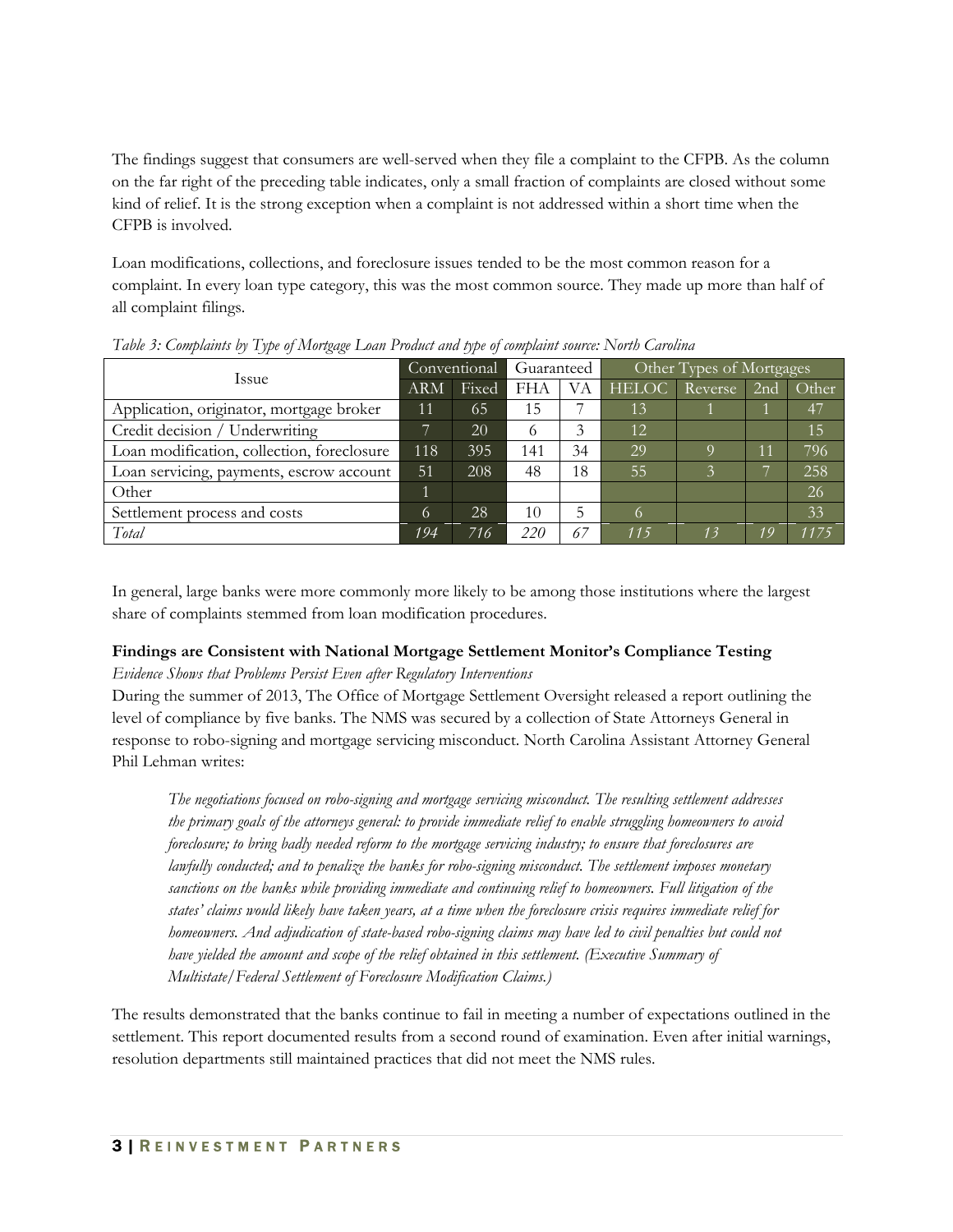- Bank of America erred in 8.4 percent of instances when it was tested for proper execution of a motion for relief from stay. The Monitor found errors in 17.76 percent of cases where B of A was examined for its procedures in initiating a pre-foreclosure.
- Similarly, JPMorgan Chase made errors 5.63 percent of the time when it was tested for its methods in initiating a pre-foreclosure. Chase made errors in the process of deciding and/or notifying consumers about the result of their loan modification requests in 19.31 percent of tested cases.
- Citigroup made errors on its pre-foreclosure filings in 7.40 percent of tested cases. In more than one in four tests, Citigroup's short sale department failed to comply properly with the correct procedures for document collection.

### **Regulation of non-banks**

The best practices laid out in the NMS are reflected in the CFPB rules: a single point of contact, accurate payoff amounts. The NMS reports show that their involvement is needed. The five parties to the settlement are still trying to get the basic things down.

But unlike the case with the NMS, the CFPB's rules will pertain to every large mortgage servicing companies. The NMS had oversight over five institutions which, although very large, made up only a portion of the servicing industry. Major players such as Ocwen, NationStar, and GreenTree were not within the reach of the NMS Monitor. The CFPB will have that reach. It will oversee non-banks including Ocwen, PHH, GreenTree, and NationStar. These are some of the leading servicing companies in the country. Ocwen and NationStar, for instance, currently have the 5<sup>th</sup> and 6<sup>th</sup> largest portfolios. Each services more than \$200 billion in mortgage loans. Moreover, their portfolios are growing because they have been buying servicing contracts from the major banks.

The large banks are moving away from servicing. Ocwen purchased \$90 billion in mortgage servicing rights from GMAC/Ally in March of 2013. In June 2013, Ocwen purchased a \$78 billion servicing portfolio from OneWest Bank. In February, Ocwen purchased all of the servicing assets of ResCap. Citigroup, Bank of America, and Wells Fargo have all announced plans to trim their servicing portfolios. This means that the banks covered under the NMS will increasingly own a smaller and smaller share of the servicing portfolios in the country. Were it not for the CFPB, it is likely that the ability to enforce consumer protections on servicers would diminish.

The CFPB and the state AG's recently filed a suit against Ocwen – a non-bank servicer – which the CFPB said "revealed years of systemic misconduct at every stage of the mortgage servicing process." The CFPB charged Ocwen with engaging in unfair and deceptive practices, in violation of the federal Consumer Financial Protection Act and of relevant state laws. The CFPB said that Ocwen:

- Forced consumers to pay for improper fees and charges
- Delayed loss mitigation relief
- Improperly denied loss mitigation relief

The agreement will require Ocwen to provide \$2 billion in relief to underwater borrowers and \$125 million in refunds to borrowers whose mortgages were wrongfully foreclosed.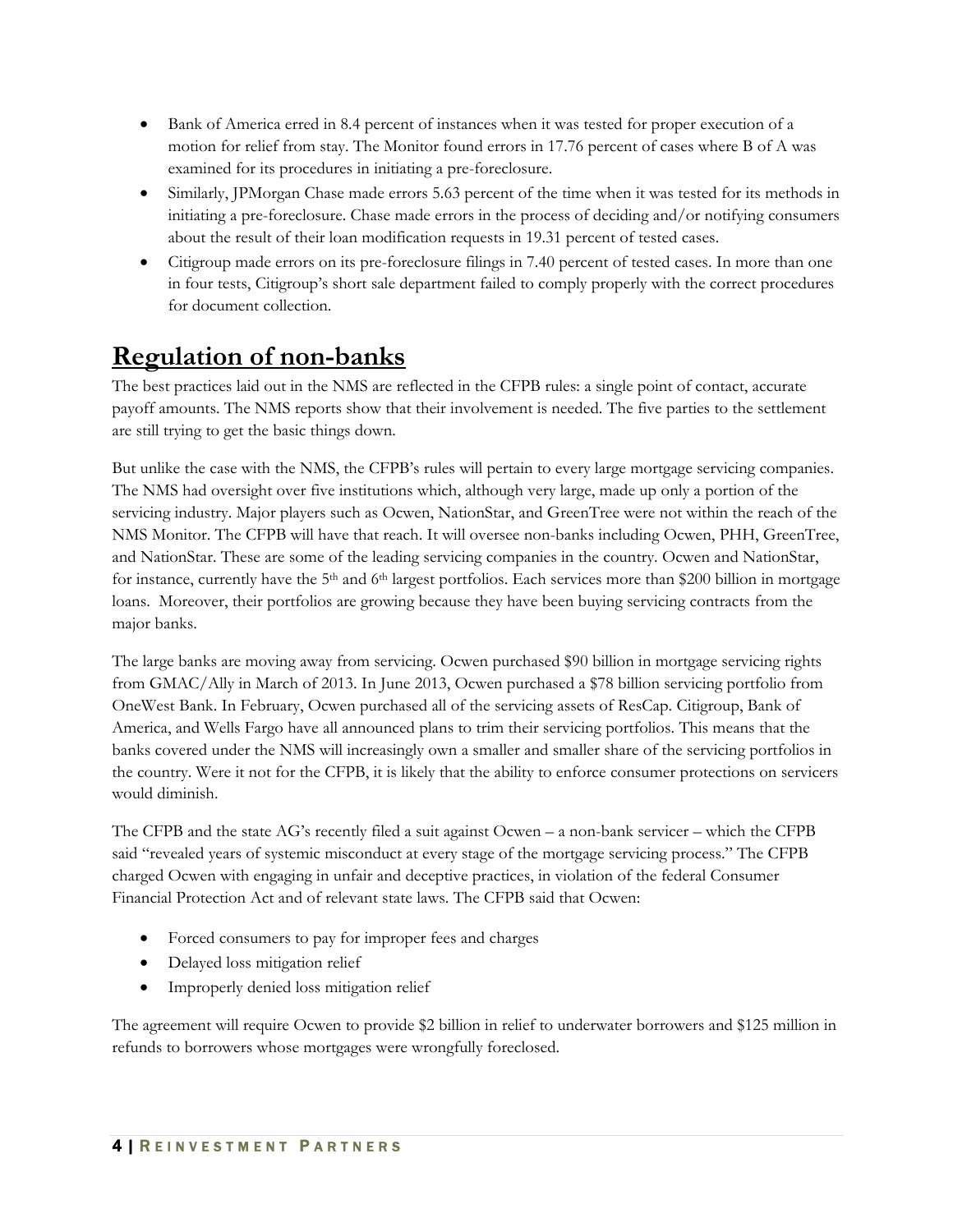#### **Darryl and Doris Cross Durham, North Carolina**

FACTS OF THE CASE: Mr. Cross had to stop working because of an illness. He could not pay his mortgage. He applied for disability. He tried to live frugally, to the point where he had turned off some of the utilities. They had a first mortgage with JPMorgan Chase and a second with Green Tree. The latter relationships became the basis for her problems. When they could not pay, Green Tree foreclosed and evicted them from the home. Doris describes their experience:

"Chase never foreclosed. But Green Tree foreclosed (on the second mortgage) and padlocked the house in Feb. 2011. The day that the house was padlocked, the gentleman allowed Darryl to get some of his belongings out of the house and that time everything was in the house. Darryl did not have anywhere to live nor did he have possession of the property. Green Tree informed Darryl that there was nothing he could do. He could forget about the property. Every time he spoke with Chase, they informed that Green Tree could not foreclose as they were not the primary line holders and they had not informed them of such foreclosure. So from the time the house was foreclosed we honestly thought there was nothing we could do. In December 2012, Green Tree called Darryl's cell phone and we started talking about the house. Green had informed us that they did do a full foreclosure, but resent it in March of the same year because they were not willing to have property fixed up. We informed them that no one had informed us of this until now. We were informed that the property was still ours and that we could go and cut other padlocks off and get our home back. We asked that they send us the documentation showing the foreclosure was resent. We had the realtor that they hired to put padlocks on to come in and take the padlocks off. The realtor came and took the front one off, but said the padlock on the back door was not theirs. When we had this done, we had a police officer come and witness what was happening. Upon entering, we found that the stove, refrigerator doors, hot water heater, ac handler, and furnace were gone. No one knew what had happened. "

*With the new CFPB rules, the result would have been different.* Green Tree was not governed by the National Mortgage Settlement. The CFPB will have authority to act against Green Tree.

#### **Aretha Hubbard Raleigh, North Carolina**

FACTS OF THE CASE: Chase Home Finance (now a part of JPMorgan Chase) brought a foreclosure action against Ms. Hubbard 2005 which resulted in the sale of her home and her subsequent eviction of her and her son in February of 2007. Chase waited until 2008 to set aside the sale, despite knowing that they did not possess adequate legal title to hold the property. Two years later, in 2010, Chase sought to reform the deed and, as part of that action, sought foreclosure. The court granted Chase's request for reformation of the deed and authorized the foreclosure to proceed. Despite having this court order, Chase failed to foreclose at that time. Then in 2012, Chase decided to file an action for foreclosure in Wake County. The Clerk found the Court found that chase could not prove that they were the holder of the note but relied upon the 2010 court order to allow them to proceed with foreclosure. Ms. Hubbard appealed that decision and the matter is still in litigation.